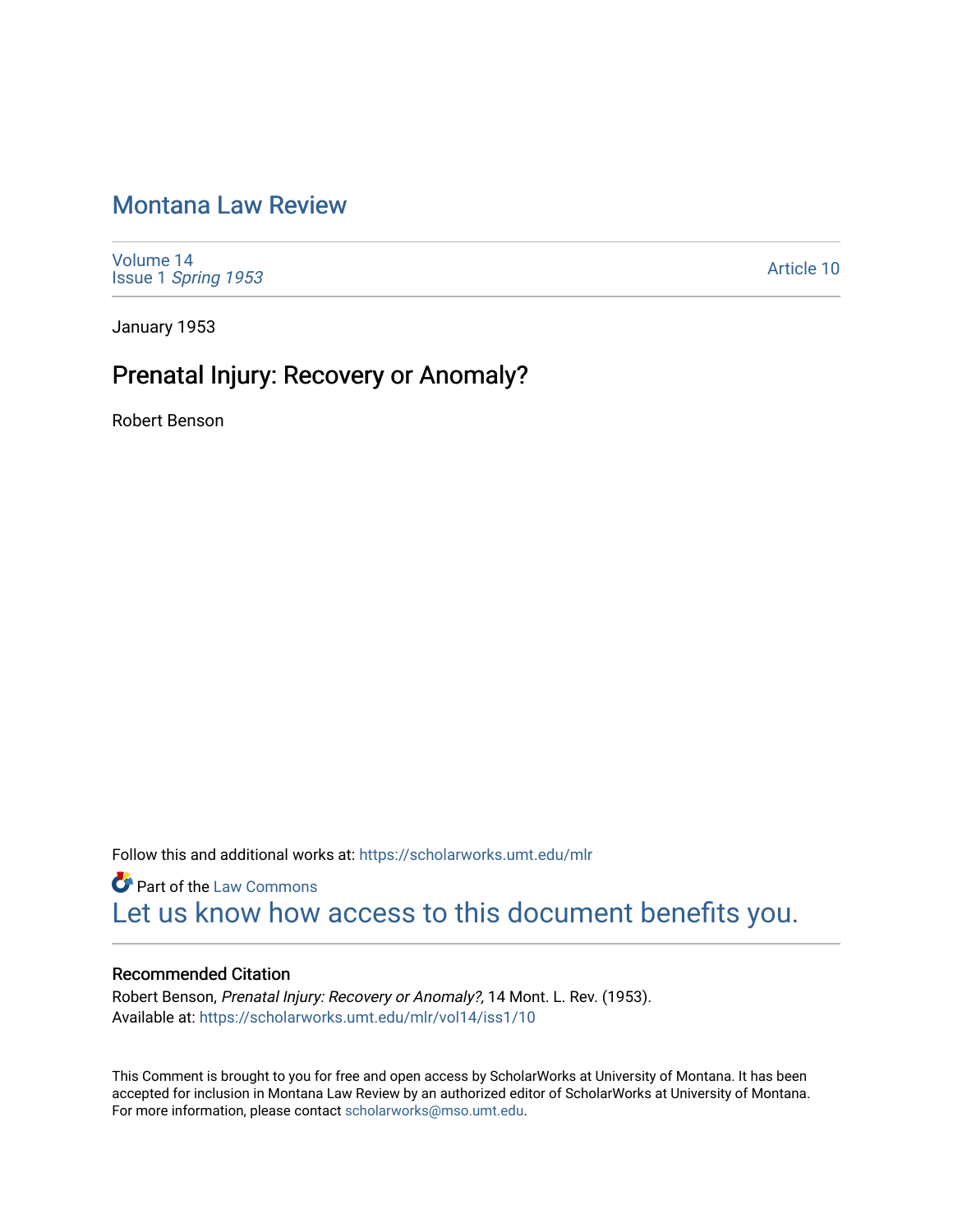passes by children and the dangerous propensities of his instrumentality.

From the plaintiff's viewpoint, the adoption of the restatement position will greatly facilitate the recovery of damages in cases where all the dictates of human decency require that damages be awarded. Lawyers will no longer be hampered **by** the necessity of proving that an instrumentality was so especially and unusually attractive to children as to constitute an implied invitation to them, nor will they be confronted with the often impossible task of proving that the dangerous instrumentality was the thing that actually lured the child onto the land in the first place. From the landowner 's standpoint, the restatement position will cast upon him somewhat greater burdens in that he will have to make more effort to inform himself as to whether children will be likely to trespass, and whether they will be apt to discover the dangerous condition after they get on the land; he will also have to take into consideration ways and means of protecting such children from injury which is unreasonably threatened **by** dangerous instrumentalities which perchance they may not discover before trespassing.

To sum up, adoption of the restatement view on attractive nuisance should promote a much more equitable disposition of the cases than has heretofore been had in Montana.

ROBERT W. MAXWELL

#### **PRENATAL INJURY: RECOVERY OR ANOMALY?**

*En ventre sa mere* is a term descriptive of an unborn child. According to Black's Law Dictionary,<sup>1</sup> for some purposes the law regards an infant en ventre as in being. The examples given are: it may take a legacy, have a guardian, and an estate may be limited to its use. The common law, while it recognized and protected the rights and interests of an unborn child in some respects; flatly denied them in others, most obviously where a tort was concerned. The rationale most relied upon seemed to be that an unborn child was but a part of the mother, and had no existence or being which could be subject to injury. This view in the field of torts was flatly contradictory of recognition given the rights of an infant en ventre sa mere in other branches of the law.

**1 BLAcx's LAW DIrIONARY (4th ed. 1951) p. 619.**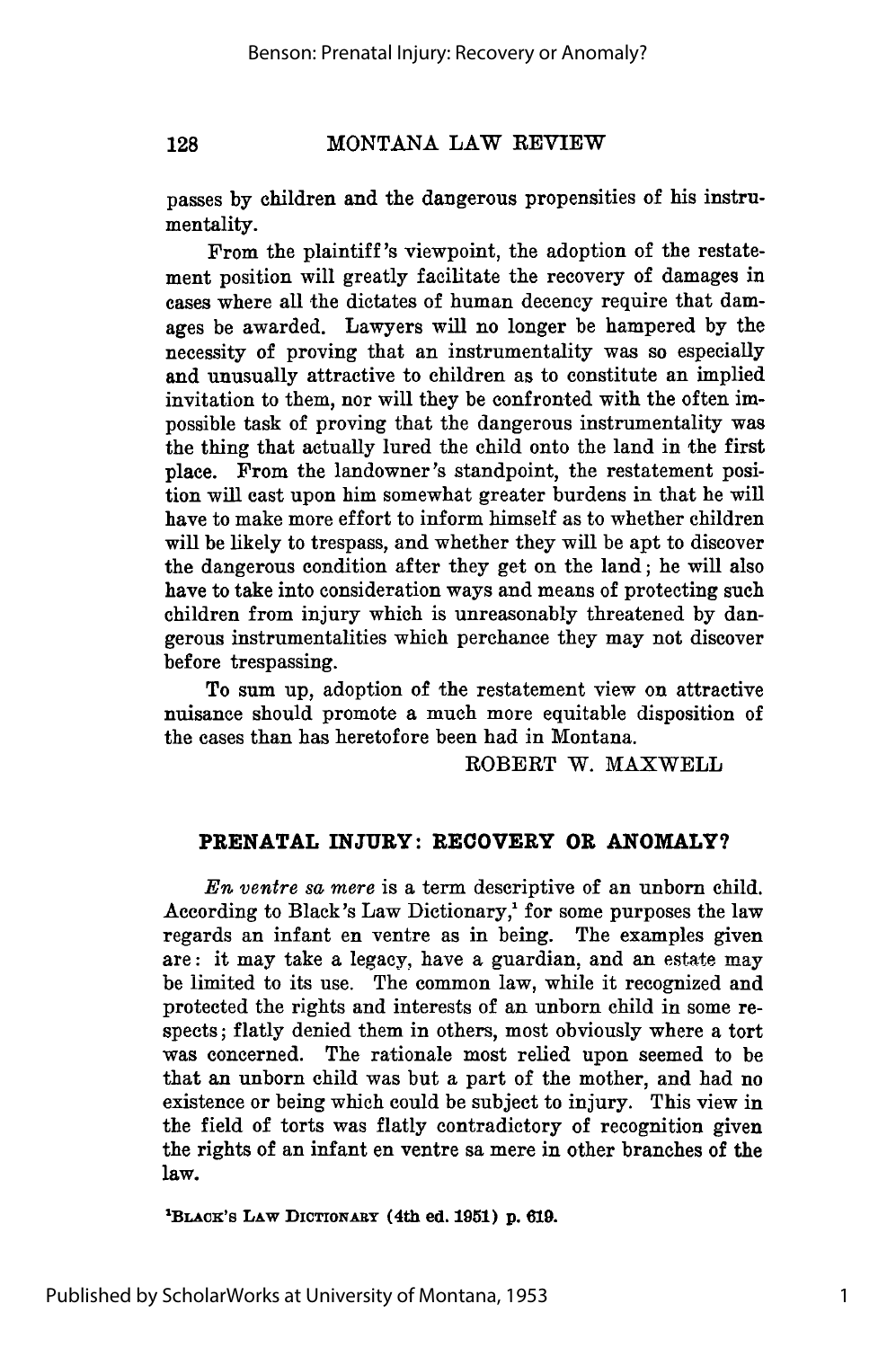Blackstone, after declaring the right of personal security to be an absolute right, said:

"The right of personal security consists in a person's legal and uninterrupted enjoyment of his life, his limbs, his body, his health **. .** . Life is a right inherent by nature in every individual; and it begins, in contemplation of law, as soon as an infant is able to stir in the mother's womb. **"'**

It is common knowledge today that such an argument, denying the existence or life of an unborn child, is fallacious. Medical science has proven that an infant en ventre sa mere is not merely part of its mother, for it can be separated from her through mischance, artificially, or in cases where the mother dies, as early as six months in its development, and remain alive as an individual. When an unborn child is harmed, and it dies, or it lives and carries the crippling marks of the injury throughout its life, is it reasonable to say that the only damage has been to the mother?

It will be the purpose of this article to point out the many ways in which the common law protected the rights of infants en ventre sa mere, to show that there is no reasonable basis for denying those rights where a tort is concerned, and to trace the recent trend in the statutes and the cases away from such a contradictory distinction.

The law has consistently recognized and protected the interests of unborn children in the field of trusts. A covenant to stand seised to the use of an unborn relative was valid at the common law.'

*Folk v. Hughes'* upheld the interests of beneficiaries who were as yet unborn at the creation of a trust in their favor.

One of the leading cases on this point is *Morsman v. Commissioner of Internal Avenue.!* The opinion explains the rule that a present trust may be created where the beneficiary is an unborn child. The child cannot take an immediate interest; but the express trust springs up when he is born. As was pointed out in *Folk v. Hughes,* such a beneficiary can enforce his right. This clearly recognizes and protects the child's interest while en ventre sa mere.

2 Quoted from dissenting opinion in Allaire v. St. Luke's Hospital, **<sup>184</sup> Ill.** 359, **75** Am. St. Rep. 176, 48 L.R.A. **275, 56** N.E. **638 (1900). <sup>3</sup> GRAY, RuLE AGAINST PERPETUITIES,** § 62. **'100 S.** Car. 220, 84 **S.E. 713 (1915). 690 F(2d 18, 113** A.L.R. 441 **(C.C.** 8th, **1937)** cert. denied **302 U.S. 701, 58** S.Ct. 20, **82 L.Ed.** 542 **(1937).**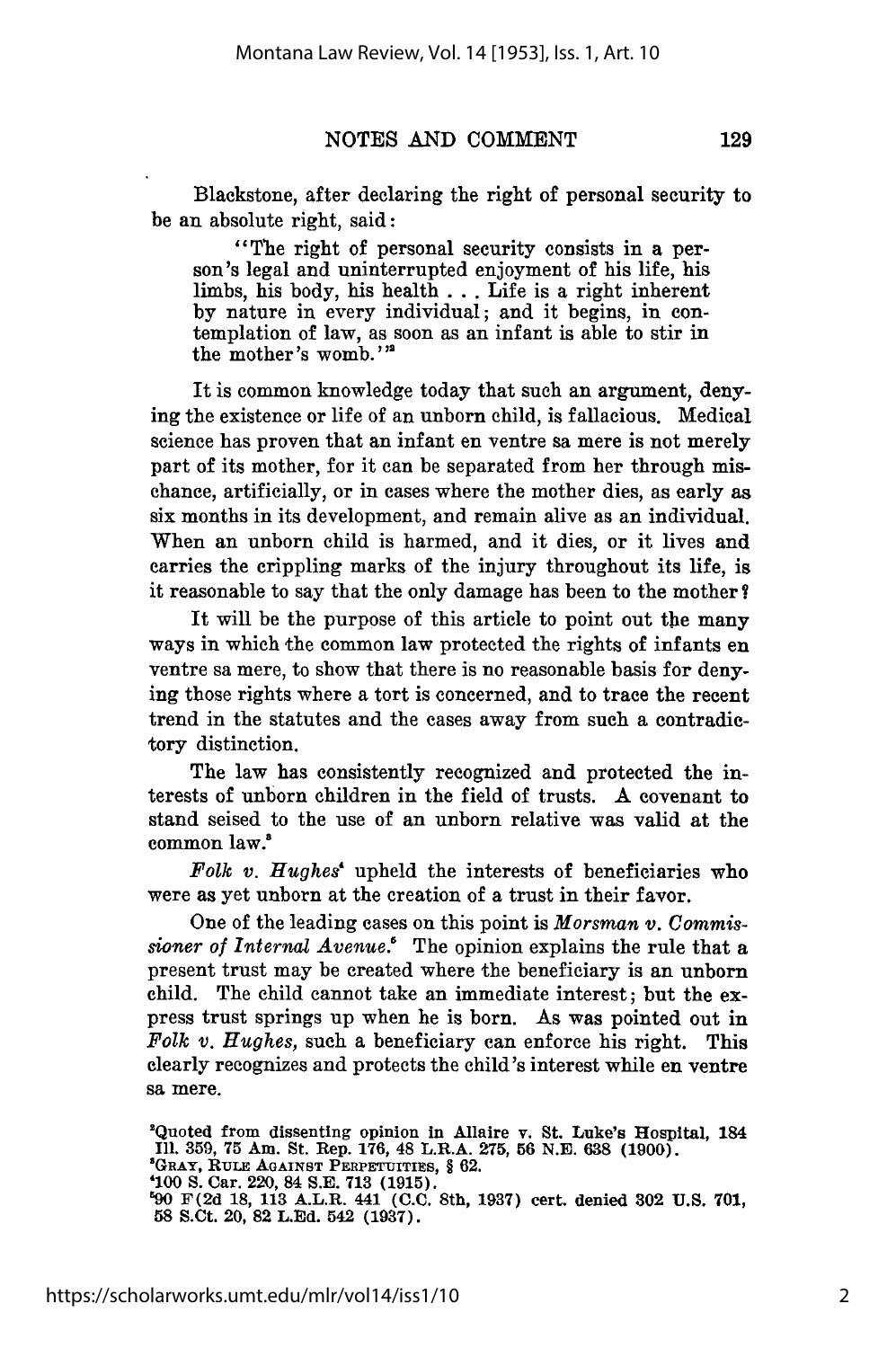130

The *Restatement of Trusts"* approves the rule that an unborn child can be the beneficiary of a trust.

The same rights are recognized and protected in the case of *Hills v. Travelers Bank & T. Co.'* The Court held there that neither the presence of the attorney general of the state nor the parents of unborn children as parties to the suit for termination of a trust would afford adequate representation for unborn children so as to make a decree binding upon them.

Both at common law and under statutes, posthumous children may inherit under the laws of intestate succession, as heirs and distributees. In *Barnett v. Pinkston,8* the Alabama Court states the well-supported proposition that children en ventre sa mere shall be considered in esse for most purposes of property; holding that a child born two months after the death of the father was regarded in law as a 'living child' at the death of the father, and took a vested remainder.

In Montana, Section 91-417 of the Revised Codes,<sup>®</sup> relating to inheritance by right of representation, states that posthumous children are considered as living at the death of their parents. Under this statute, the case of *Haydon v. Normandin'* holds that a child unborn at the time of the death of the father is deemed to have been then living, and enjoys all the rights of inheritance conferred upon a living person.

Another section of the Montana code" protects the interest of a child en ventre sa mere even further, by providing that when a testator has a child born after making of his will, either in his lifetime or *after his death,* and leaves the child unmentioned and unprovided for, the child takes as if on intestacy. This is a common statutory provision. Numerous cases from other states are cited in *Corpus Juris Secundum.'*

Under the law of wills, it is well established that a testator may provide for children yet unborn, and their rights will be protected. This rule has been extended in many states, by statute, to include class dispositions. For example, a Montana statute provides that a child en ventre sa mere at the testator's

**'Hills v. Travelers Bank & T. Co., 125 Conn. 640, 7 A (2d) 652, 123 A.L.R. 1419 (1939). <sup>8</sup> Barnett v. Pinkston, 238 Ala. 327, 191 So. 371 (1939). <sup>0</sup> R.C.M.** 1947, § **91-417. 155** Mont. **539, 179 P.** 460 **(1919).**

**<sup>&#</sup>x27;I RESTATEMENT, TRuSTS,** § **112.**

**<sup>&</sup>quot;R.C.M. 1947,** § **91-135. "26 C.J.S.** *Descent* **and** *Distribution* § **45.**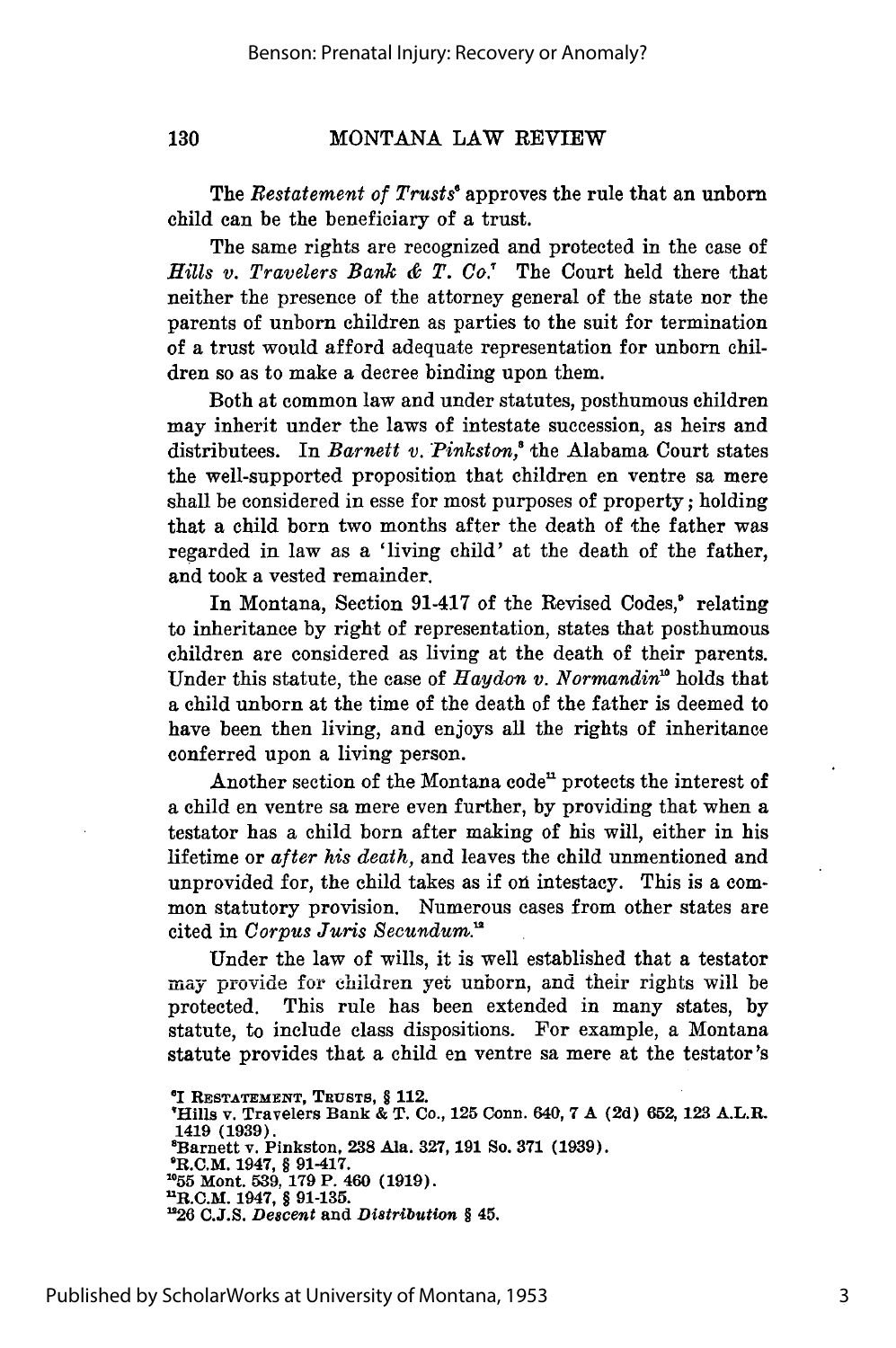131

death, or at any period when a disposition to a class vests in right or possession, takes if within the description of the class. '

A quotation from Lord Coke will best illustrate the position of the common law in the criminal field:

"If a woman be quick with child and by a potion or otherwise killeth it in her womb; or if a man beat her, whereby the child dieth in her body, and she is delivered of a dead child, this is a great misprision, and no murder; but if the child be born alive, and dieth of the potion, battery or other cause, this is murder. . . . '"

If life begins in the contemplation of the common law as soon as the infant stirs en ventre sa mere (Blackstone's statement supra), and the law at that time recognized the infant's right of personal security, to the extent that if it died of prior injuries after it was born, it was murder as to the wrongdoer; then it is difficult to see why the law should not equally protect the infant's right of personal security as to every injury while en ventre sa mere. It has been recognized that this distinction is not a compelling one, and legislatures in a good many states have provided appropriate penalties for the killing of an unborn child, under penal enactments. A few cases under such statutes will be cited by way of example. In *Dawson v. State*<sup>15</sup> the Supreme Court of Arkansas affirmed a conviction of manslaughter in the killing of an unborn child.

*State v. Bassett"* is a New Mexico decision where the defendant was granted a new trial, on evidentiary grounds, after convietion of murder in the second degree. He was convicted of killing an unborn child by abortion, under a statute making the death of *either* the child or the mother murder in the second degree. A similar statute, cited in *People v. Stahl,"* provides that such killing shall constitute the crime of manslaughter.

If an unborn child is to be recognized as an individual, so that his *life* is protected separately from that of his mother, is there any sound reason to flatly deny him any remedy for a tort ?

The great majority of decisions, until recently at least, denied recovery in tort for prenatal injuries. To better understand the problem, it would be profitable to examine some of these holdings. One of the earliest cases, and one most relied on

**Accord: Clarke v. State, 117 Ala. 1, 23 So. 671, 67 Am. St. Rep. 157 (1898) ; Shedd v. State, 178 Ga. 653, 173 S. E. 847 (1934). 1121 Ark. 211, 180** S.W. **761 (1915). <sup>1626</sup>N. Mex. 476, 194 P. 867 (1921). "234 Mich. 569, 208 N.W. 685 (1926).**

<sup>-</sup>R.C.M. 1947, § **91-223.**

**<sup>&</sup>quot;MIKELL, CRIMINAL** LAw **(3rd ed. 1933) p. 143.**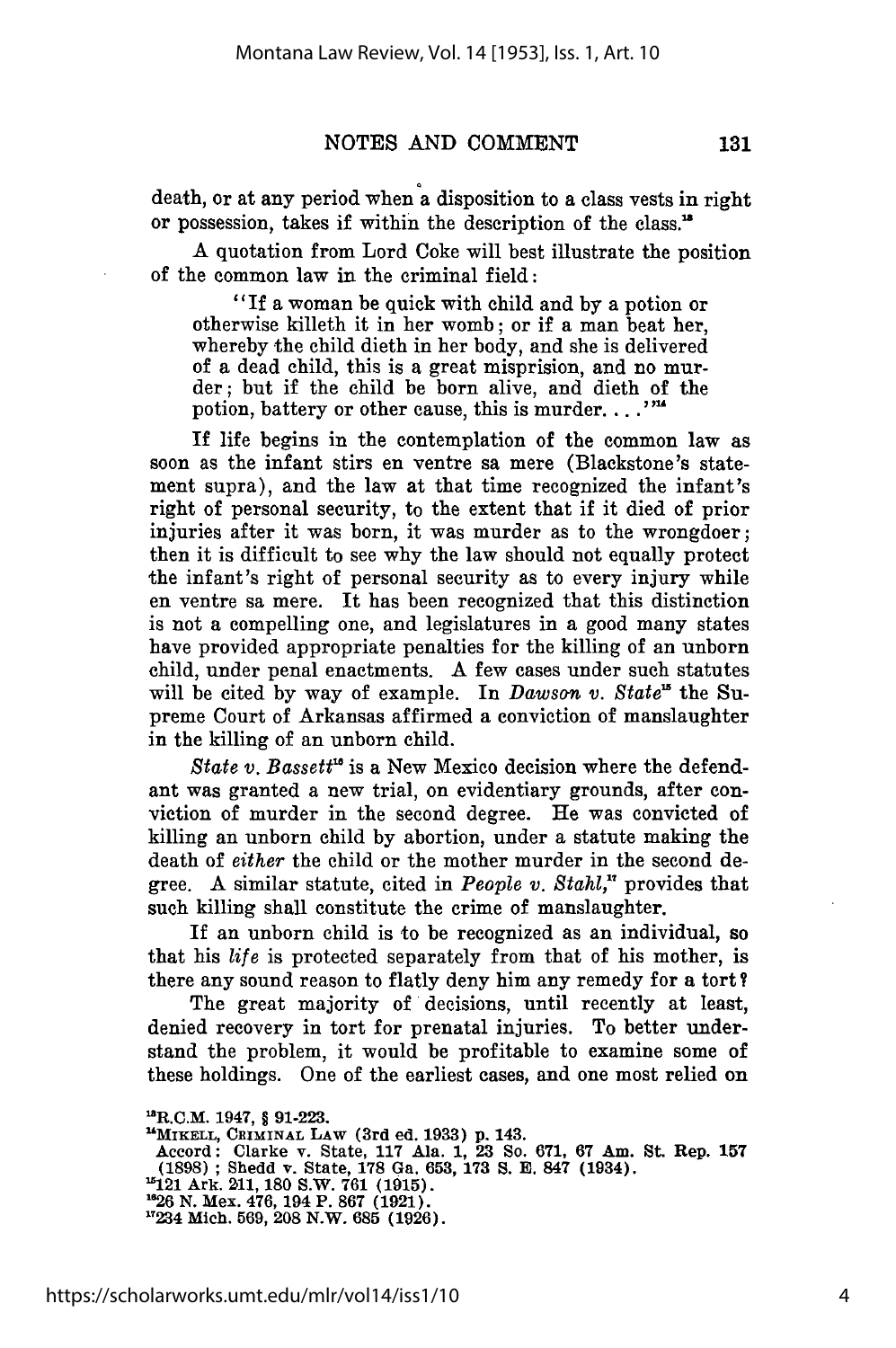132

in denying recovery, is *Dietrich v. Inhabitants of Northampton.'* There, the mother fell because of a defect in the highway. She was between four and five months advanced in pregnancy, and the child did not survive its premature birth. The Court ruled that an action by an administrator for the child could not be maintained. The opinion relies on lack of precedent, stating in part:

"No case, so far as we know, has ever decided that, if the infant survived, it could maintain an action for injuries received by it while in its mother's womb."

The Court further states that as the child was a part of its mother at the time of the injury, any damage not too remote was recoverable by her. In this connection it should be noted that the infant was not viable, that is, not so far advanced that it could live independently when separated by such an accident. The Court suggests that if there were a tort liability in such a case, the question would be whether an infant, *not yet viable,* would be a person with legal standing to be represented by an administrator. This question is not completely answered in the case.

A very recent Massachusetts decision, *Bliss v. Passanesi,'* denies recovery by the administrator of a deceased child for death from injuries sustained while en ventre sa mere, and for conscious suffering before death. The facts differed from the *Diet*rich case, in that here the infant was viable. The opinion discusses recent cases that have allowed recovery in similar circumstances, and concedes the strength of the grounds advanced, but also gives weight to an argument that has been presented to the contrary, that is the difficulty of reliable proof. The most significant statement, however, is this:

"We do not intimate what our decision would be if the question were presented for the first time . . . We are not inclined to overrule the Dietrich case."

It is interesting that the court, in relying heavily on the principle of stare decisis, made no mention of the obvious difference in the two cases; the viability of the child in the *Bliss* case. Some courts have hinged recovery on this very distinction, as will be seen later.<sup>20</sup>

Recent specific legislation in Massachusetts has recognized the rights of infants en ventre sa mere. A 1950 amendment to

**"8138** Mass. 14, **52** Am. Rep. 242 **(1884). ...... Mass...... 95** N.E. **(2d)** 206 (1950). *'Infra* note 33.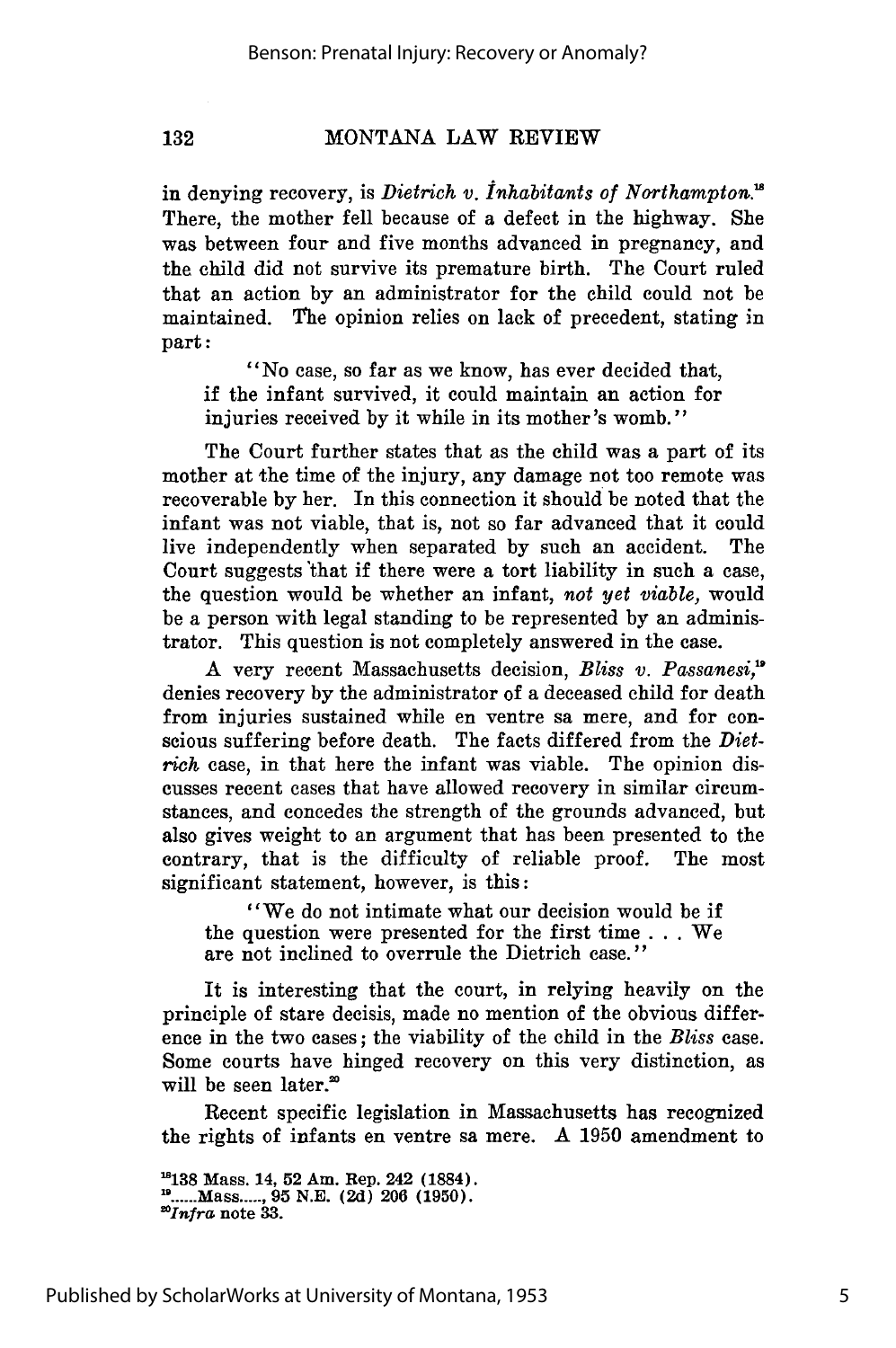the Massachusetts Workmen's Compensation Act<sup>a</sup> defines children as including "any children of the injured employee conceived but not born at the time of the employee's injury. **.. "**

An Illinois case denying an action for injuries received before birth, and used widely as a precedent, is that of *Allaire v.* St. Luke's Hospital.<sup>22</sup> There the child's mother entered a hospital for maternity confinement, and was seriously injured while being taken up on a defective elevator. The child was injured in the accident, and although born alive a few days later, and about ten years old at the time of suit, was permanently and seriously crippled. The Court held that the infant, suing through his next friend, could not maintain an action. The opinion adopts the view that a child en ventre sa mere is but a part of the mother, and characterizes recognition of the unborn child in other branches of law as a legal fiction that should not be applied to negligent injury, citing the *Dietrich* case as authority. The dissenting opinion of Boggs, J. has been widely quoted by proponents of recovery, for its convincing reasoning. Boggs answers the lack of precedent:

"An adjudicated case is not indispensable to establish a right to recover under the rules of the common law **. .** . New and peculiar cases must arise from time to time **...** these may either be referred to some principle previously declared, or to some one which now, for the first time, there is occasion to apply . . . The common law, by way of damages, gave redress for personal injuries inflicted by the wrong or neglect of another. The case disclosed by the declaration under consideration is embraced within the limits of the principle thus recognized, and it is clear recovery could have been maintained at common law unless the fact that plaintiff was unborn when the alleged injuries were inflicted would have operated to deny a right of action."

He goes on to point out that science has conclusively proven that a viable child, capable of separate existence, is not merely a part of the mother; and as in this case where it goes on to live in a crippled condition it is but natural justice that it should be allowed an action for its injuries just as any other person. Boggs reasons that the *Dietrich* case has no application, since there the child was not viable, and the Court did not state outright that they intended the holding to cover that situation. Many text writers have endorsed Boggs' statement of what the law should be; that when an unborn child is viable, and injured en ventre sa

**"Laws of Massachusetts C. 152, § 32 (c) & (d), § 35 A.**

**184 Ill. 359, 56 N.E. 638, 48 L.R.A. 225, 75 Am. St. Rep. 176 (1900).**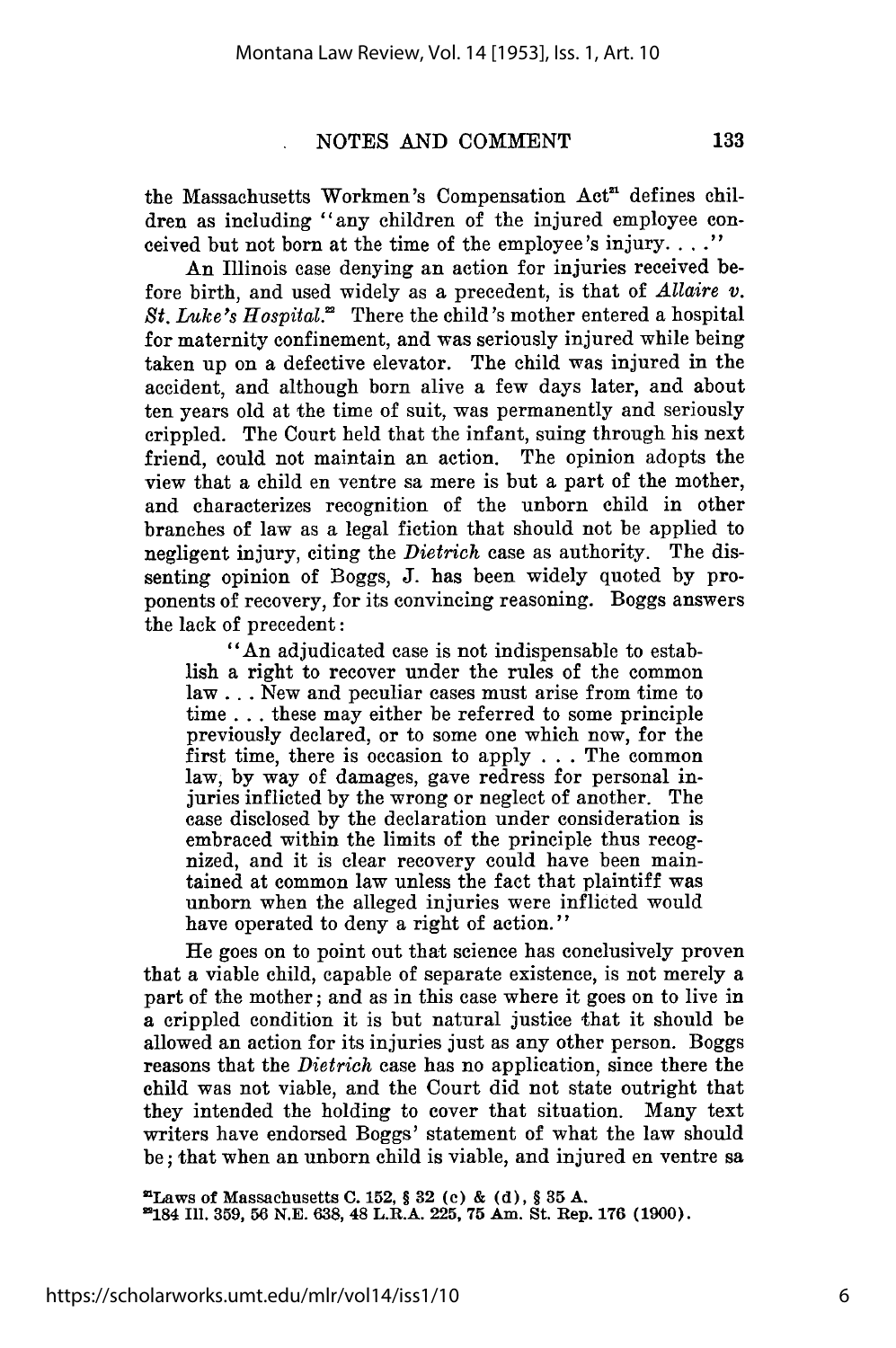134

### MONTANA LAW REVIEW

mere, that it has a right of action for such injuries as are evident and can be proved after its birth.

In *Buel v. United Rys. Co.*<sup>28</sup> the Missouri Court ruled that a wrongful death statute could not have been intended to provide recovery for the death of a person after birth, caused by negligent injuries before birth; since there was no precedent at common law allowing recovery for injuries received while en ventre sa mere. The *Dietrich* and *Allaire* cases were cited, and the Court said "it is not necessary to rule upon the rationale of these decisions. **"**

In *Drobner v. Peters"* the New York Court ruled that an action by an infant for prenatal injury may not be maintained at the common law. Cardozo, J. dissented. The majority opinion enumerates the instances in which an unborn child is protected by the law, in addition to those above stating that a female under sentence of death may not be executed if she is quick with child. But they decided the analogies were not controlling, and hesitated to establish a principle of liability against precedent. This Court also cited the *Dietrich* and *Allaire* cases.

*Stanford v. St. Louis-San Francisco Ry. Co.*<sup>25</sup> in stating that the authorities are unanimous in holding that a prenatal injury affords no basis for an action in damages, cites the cases that we have examined above. The opinion further states that:

"It may be that in a few instances hard cases may arise wherein a child may be burdened through life with an affliction produced before its birth, while, on the other hand, many cases might arise, should the rule be different, where the recovery would be based upon the merest conjecture or speculation as to whether or not the prenatal injury was the cause of the death or condition of the child."

It is the opinion of this writer that difficulty of proof should not be a valid reason for laying down a flat rule of law denying recovery under any and all circumstances. This is actually a question of evidence, and not one of tort. It would be far better to allow the injured plaintiff to present his case for what it is worth, subject to all the safeguards that have grown up in the evidentiary field, and under appropriate instructions from the court regarding the legal weight of such evidence. Actual injury is surely capable of clear medical proof, in view of the advanced state of medical science today. It is entirely practical to allow

**'248 Mo. 126, 154 S.W. 71, 45 L.R.A.N.S. 625 (1913). "232** N.Y. **220, 133 N.E. 567,** 20 A.L.R. **1503 (1921).** 25214 Ala. **611, 108 So. 566, 25 N.C.A.A. 874 (1926).**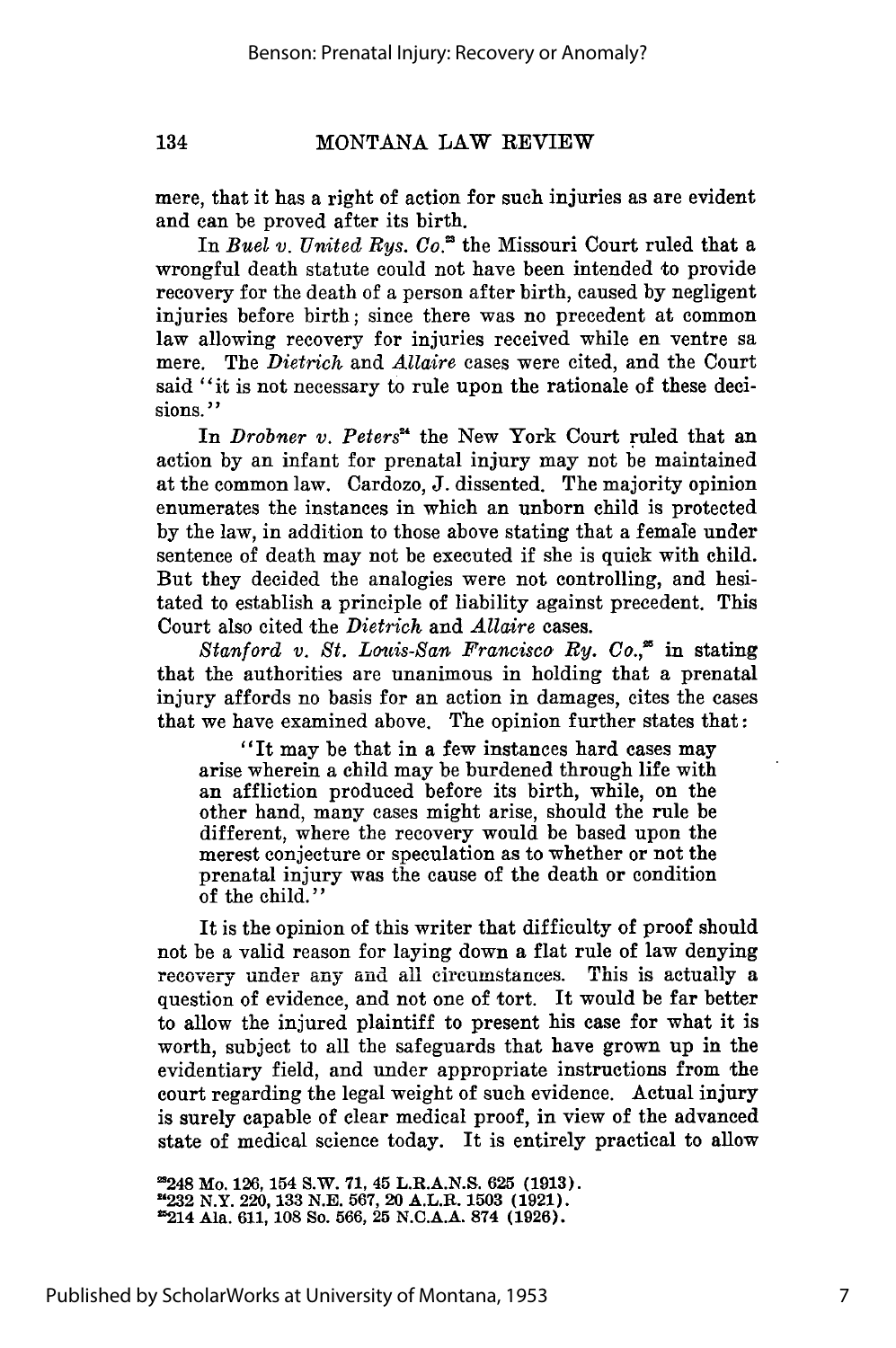recovery only on such clear proof, and deny it where the claim is not proved. Under such circumstances, the possibility that speculative or fraudulent claims will possibly be made should not operate to deny recovery altogether, but the problem is simply one of adequate proof. This would work no hardship on the defendant, since under present procedure his experts will be allowed to examine the plaintiff, if living; and if not, then the same evidence will be available to him, substantially, as is available to the plaintiff's representative.

A very applicable analogy might be drawn here to tort recovery for mental pain and suffering. Although there has been a good deal of controversy on this point, the clear tendency of the courts today is to allow such recovery. One of the chief grounds of denial has been difficulty of proof, and this has been largely overcome by recognizing it as a question of the law of evidence, and allowing recovery in a proper case, after the evidentiary safeguards have been applied. This development is discussed in *Prosser On Torts.*<sup>28</sup> Mental pain and suffering offer a much greater chance for false or conjectural claims than do prenatal injuries, for the latter are physical injuries and capable of physical proof.

A Texas case," decided in 1935, based its denial of damages for death of a child from prenatal injuries upon its wrongful death statute, which provided that the wrongful act must be such that, if death had not resulted, the injured party would have had an action for the injury himself. The Court went on to say that it had found no decision allowing recovery for prenatal injury, either to the child if it lived, or to the beneficiaries if it died. Recent cases, which will be discussed, have supported the proposition that there is sound basis for such recovery.

The very recent case of *Drabbels v. Skelly Oil Co.*<sup>28</sup> was decided under a similar wrongful death statute. There the Michigan Court held that a child born dead has no action at common law for injuries before birth; consequently no action survives to the representative under the statute. The Court said:

"We adhere to the rule that an unborn child is a part of the mother until birth, and as such, has no juridical existence. There are cases holding that a child born *alive*<sup>29</sup> may maintain an action for prenatal in-

**UPROSSER, TORTS (1941)** § **34, p. 210-213.**

**<sup>&#</sup>x27;Magnolia Coca-Cola Bottling Co. v. Jordan, 124 Tex. 347, 78 S.W. (2d) 944, 97 A.L.R. 1513 (1935). ...... Nebr ........ 50 N.W. (2d) 229 (1951). <sup>3</sup> My own italics.**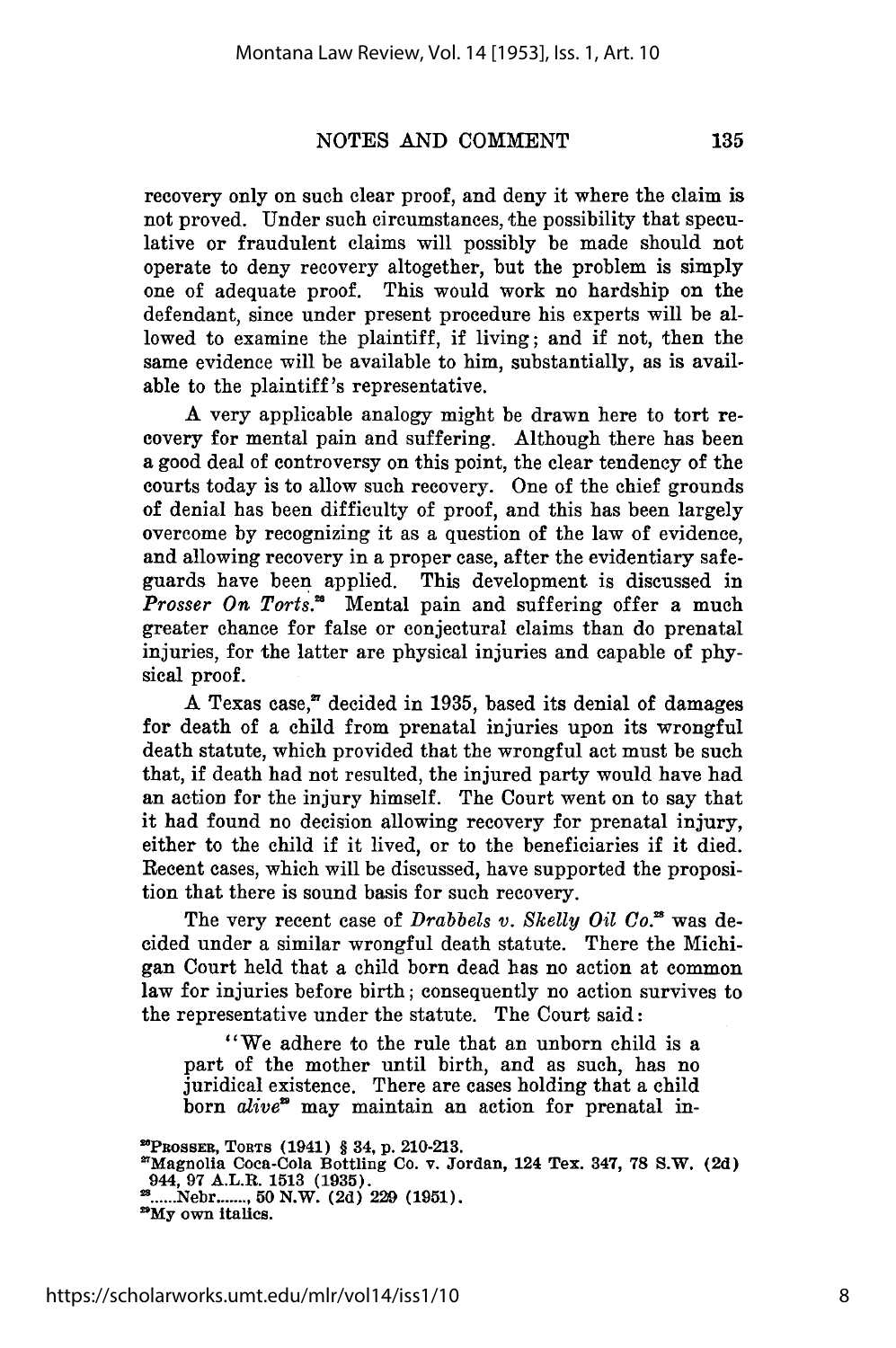juries ... This question, however, is not before us and we leave it for determination if and when it arises."

The Restatement of Torts<sup>30</sup> states:

136

"A person who negligently causes harm to an unborn child is not liable to such child for the harm." The caveat to this section: "The Institute takes no position upon the question whether there is liability to a child hurt while unborn by a person who intentionally or recklessly and without excuse harms the mother or child."

This section is cited in *Berlin v. J. C. Penney Co.*,<sup> $\alpha$ </sup> a recent case denying recovery for injuries sustained while en ventre sa mere. Again, in *Stemmer v. Kline*,<sup>22</sup> the Court denies recovery for such injuries, even though the child was born alive and still living in a crippled condition. The opinion says, in part:

"We therefore willingly subscribe to the rule formulated in Restatement of the Law of Torts, Vol. 4, paragraph 869 ... it follows that the judgment in favor of the plaintiff must be reversed."

Upon reading the applicable section of the Restatement, and the Caveat, the obvious question that comes to mind is: why the distinction? Perhaps the Institute felt that there was no duty of care in the negligent injury. In answer to such argument, it should be sufficient to point out that common knowledge tells us a great many females are or may be in the enceinte condition, and that injury to them will likely result in or include injury to the infant. Further, in a good many of the cases examined, the pregnancy was so far advanced as to be obvious, or involved treatment by a physician for that very reason. In any event, in view of recent cases allowing recovery (which will be cited *infra),* and the great amount of legal writing favoring such view, should not the Institute's rule be re-examined?

Without discussing further cases in detail, it will be seen that the usual reasons for denying recovery are lack of precedent; stare decisis; difficulty of proof with the possibility of claims based on conjecture; identity of the child with the mother and no separate being; and absence of statute providing for such recovery. These have all been discussed here to some extent, but the case of *Stemmer v. Kline supra* offers further illustration. There the defendant physician diagnosed the infant's mother as suffering from a tumor, and gave X-ray treatments over a period

'\*IV **RESTATEMENT, TORTS,** § **869, p. 404. '1339 Pa. 547, 16 A(2d) 28 (1940). 128 N.J.L. 455, 26 A (2d) 489 (1942).**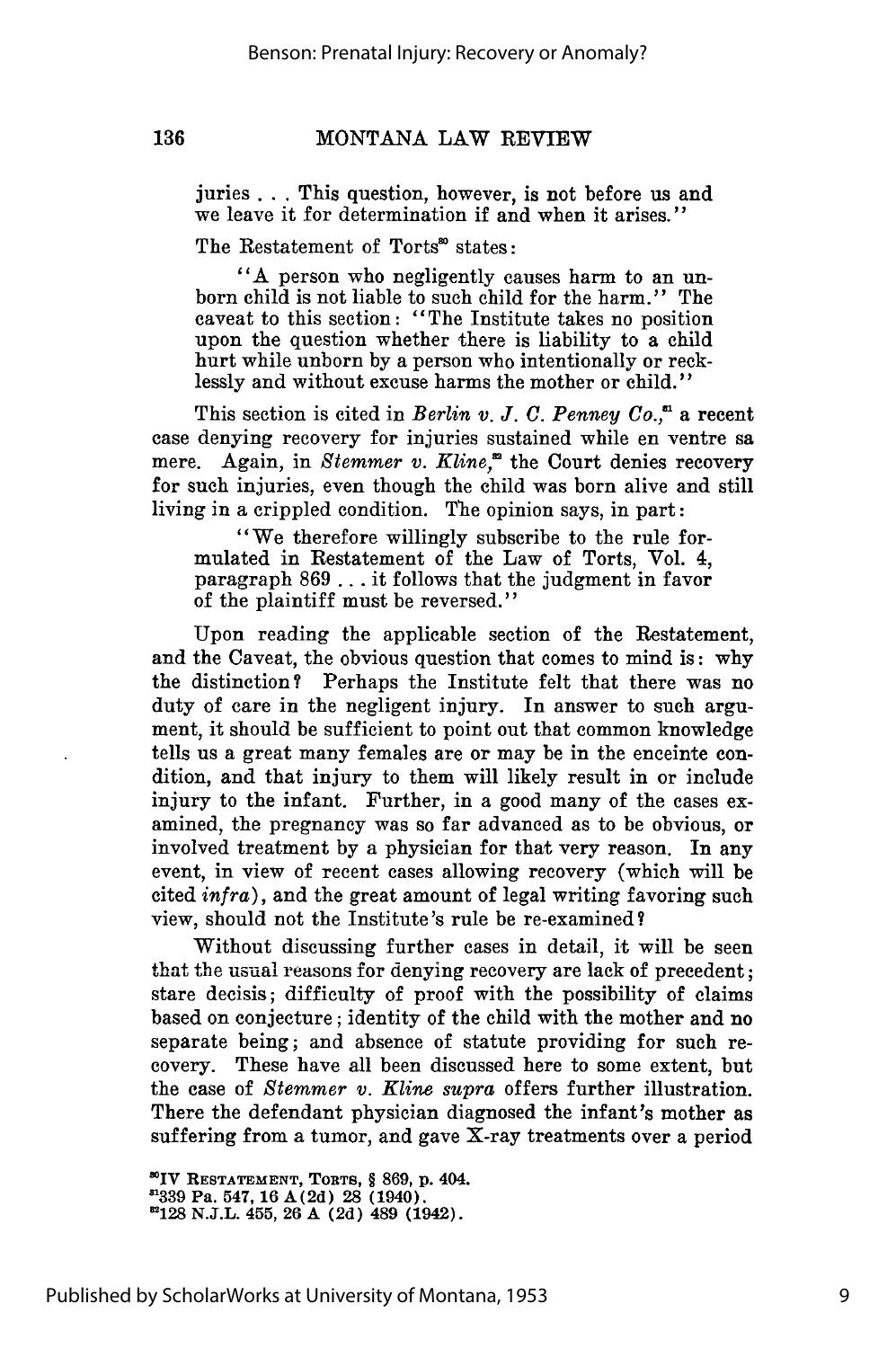of time. The patient was actually pregnant, which available tests would have shown, but for defendant's negligence in not applying them. The plaintiff was born an idiot, without power to walk, talk, or see. The jury found these injuries to be the direct result of the negligent treatment, their finding supported by competent evidence. In such a case, should the Court feel strictly bound by stare decisis and lack of precedent for recovery, without a searching inquiry into the merits of the action and the great injustice of its decision? It is submitted that the six Justices who disagreed with the majority on the point involved herein took the better view of the function of the law. Where fundamental justice can only be done by allowing recovery, and that can be accomplished by applying established principles in a logical fashion, then the courts should not feel that they are foreclosed by the lack of precedent on the particular facts.

Before turning to a consideration of the recent cases allowing recovery, it might be worthwhile to examine *Lipps v. Milwaukee Electric Ry. & Light Co.,'* a Wisconsin case. There, in denying recovery for injuries suffered while en ventre sa mere, at about five months development, the Court said:

"We go no further than the facts of the case require, and hold that no cause of action accrues to an infant en ventre sa mere for injuries received *before it could be born viable.* Very cogent reasons may be urged for a contrary rule where the infant is viable **. .** . As to such cases we express no opinion."

In view of such a decision, confined strictly to the facts involved, one wonders whether the *Dietrich* case has not been cited for more than was intended in that holding. In a great majority of cases examined, the *Dietrich* case was cited for the rule that there simply is no such cause of action at the common law, and many of the subsequent cases so citing it have been altogether different in their factual situations.

The Court in the *Lipps* case disposes of the analogy between other branches of the law in recognizing infants en ventre sa mere, together with medical recognition of the separate entity, in these words:

"The law cannot always be scientific or technically correct. It must often content itself with being merely practical."

It is the contention of this article that in allowing recovery,

'164 Wis. **272, 159 N.W. 916 (1916).**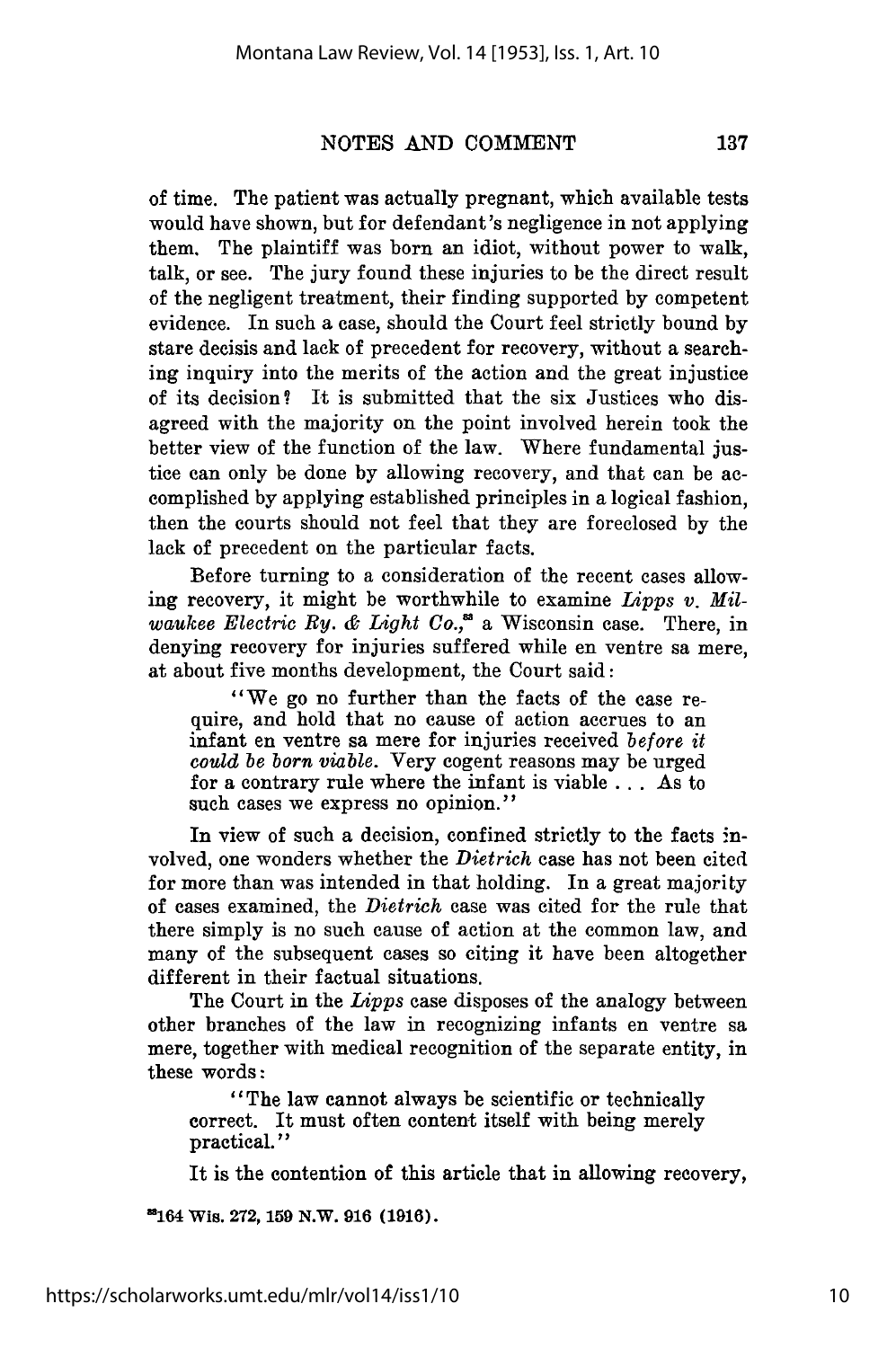138

#### MONTANA LAW REVIEW

the law would be both technically correct and overwhelmingly practical.

The case of *Montreal Tramways v. Leveille*,<sup>24</sup> although a Canadian decision, is of interest on the problem. There the Court held that an infant who was injured while en ventre sa mere, through the negligence of another, and survived, could recover for such injuries. To the contention that an unborn child was but part of the mother, without separate existence, the opinion answered that under the civil law, a conceived but unborn child is regarded as already existing for all purposes to its benefit. Citing early common law acceptance of this proposition in the law of Wills, the Court suggests that those judges considered the rule to be of general application. In regard to the criminal field, the opinion says:

"If the law recognizes the separate existence of the unborn child sufficiently to punish the crime, it is difficult to see why it should not also recognize its separate existence for the purpose of redressing the tort. **.. ."**

Holding the civil law rule to be of general application, and the unborn infant an existing person in the eyes of the law at the time of the injury, recovery was allowed.

The case of *Cooper v. Blanck*,<sup>35</sup> decided under the civil law of Louisiana, awarded damages to the parents of a child who died three days after birth from prenatal injuries, both for the death of the child and for the child's suffering. The Court interpreted a wrongful death statute as including infants en ventre sa mere, holding that another statute, declaring that children in the mother's womb are considered as already born, is sweeping and not restricted to property rights in succession. On the question of damages, the Court said:

"Mere difficulty in assessing damages resulting from a wrongful act does not prevent an award."

In 1946, the Federal District Court for the District of Columbia sustained an action for prenatal injuries in the absence of statute creating such a right.<sup>36</sup> The child was injured through malpractice while in the process of removal from its mother's womb, and demonstrated its viability by surviving. The Court discusses the *Dietrich* decision at some length, but does not find it controlling, especially in view of the fact that the infant

**"1933** Can. **S. Ct.** 456, 4 **D.L.R. 337 (1933). '39 So. (2d) 352 (1923). MBonbrest v. Kotz, 65 F. Supp. 138 (D.C. 1946).**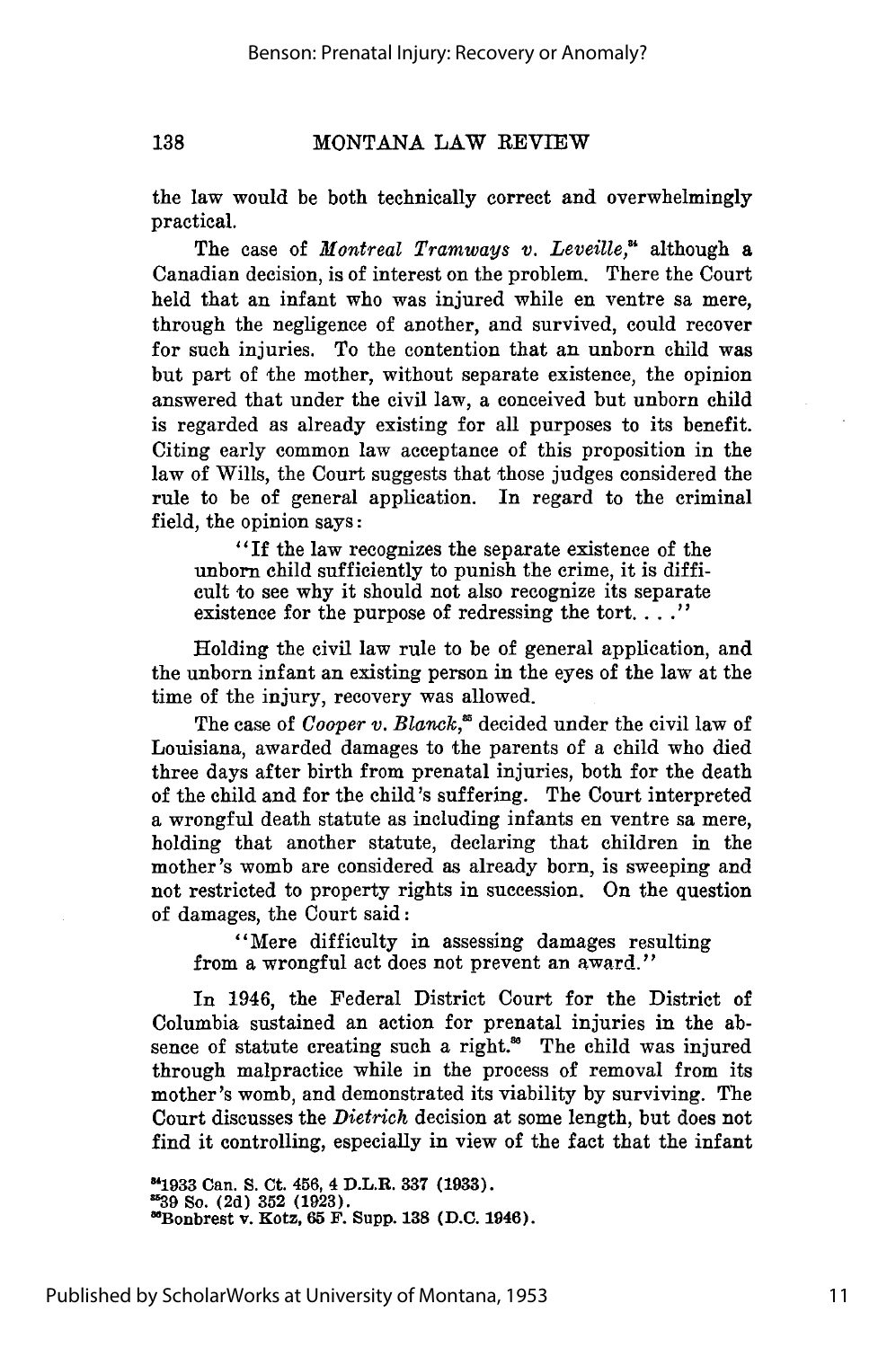there was nonviable. The opinion answers the absence of precedent in these words:

"The absence of precedent should afford no refuge to those who by their wrongful act, if such be proved, have invaded the right of an individual. ... What right is more inherent, and more sacrosanct, than that of the. individual in his possession and enjoyment of his life, his limbs and his body?"

In the case of *Tucker v. Howard L. Carmichael & Sons Inc.,* the Georgia Court held that an infant could maintain an action for prenatal injuries, suffered through the negligent driving of an ambulance in which his mother was a passenger. The opinion says that it would be illogical, unrealistic, and unjust for the law to withhold processes to protect the person of an unborn child, while at the same time protecting his property rights. In the Court's decision it is said:

**"...** We are satisfied that, without any legislative action, courts of Georgia have the authority now, based upon the common law, to grant such relief. **.... "**

*Damasiewicz v. Gorsuch*<sup>88</sup> held that a child who was injured while en ventre sa mere, and born prematurely and blind because of the accident, was entitled to recover for the injury if it were shown to be negligent. The Maryland Court discusses the authority on this subject exhaustively, coming to the conclusion that recovery is justified, and that this view is fully supported by modern medical knowledge and by recent cases, "We are determining now what the common law of Maryland always has been."

The most recent case on this point is *Woods v. Lancet*,<sup>26</sup> holding that an unborn child injured while viable, is entitled to recover for such injury after birth. This case expressly overrules the prior New York decision in *Drobner v. Peters* (discussed *supra).* The opinion reviews the present state of the decisions, and sums up the question thus:

"Shall we follow *Drobner v. Peters,* or shall we bring the common law of this State, on this question, into accord with justice? . . . We should make the law conform to right."

A recent Minnesota decision added to those jurisdictions allowing recovery. In *Verkennes v. Corniea*,<sup>6</sup> the personal repre-

**'7208** Ga. 201, **65 S.E. (2d) 909 (1951). ...... Md ......., . 79 A (2d) 550 (1951). ...... App.** Div **. ........** 102 **N.E. (2d) 691 (1951). ...... Minn ........ 38 N.W. (2d) 838** (1949).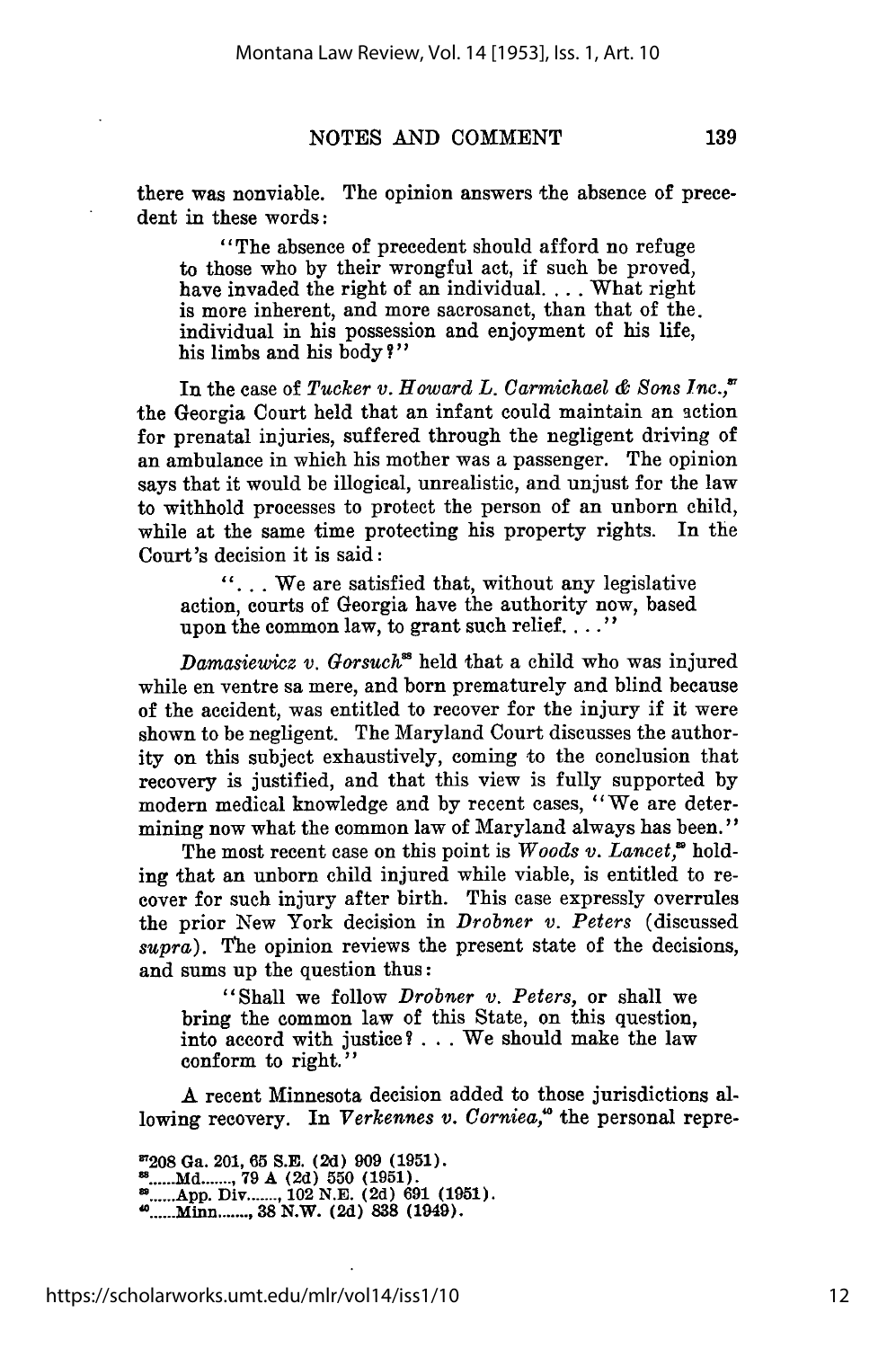140

#### MONTANA LAW REVIEW

sentative of an unborn child alleged to have been viable at the time of its death through negligent injury, was held to have an action under the wrongful death statute. The statute provided, in effect, that when death is caused by a wrongful act or omission, the representative of decedent may maintain an action if the decedent, had he lived, could have sued for injury from the same act. In allowing the action, the Court endorses the holding in the *Bonbrest* case.

Section 16 of Article I of the Constitution of Ohio requires that:

"All courts shall be open, and every person, for an injury done him in his land, goods, person, or reputation, shall have remedy by due course of law. **.... "**

In *Willaims v. Marion Rapid Transit, Inc.'1* the Supreme Court of Ohio held that injuries wrongfully inflicted upon an unborn viable child are injuries done him in his person, within this provision, and after birth he may maintain an action to recover damages. The Court reasoned that to hold that a child has no existence in law until birth would be depriving it of a right conferred by the State Constitution, by the use of a fiction not founded on fact and within common knowledge untrue and unjustified. This Ohio decision was followed in 1950 by another Ohio case, that of *Jasinsky v. Potts*.<sup>2</sup> This case is very similar to the *Verkennes* case, in that it involved a wrongful death statute substantially the same as that of Minnesota. The Court held that under such statute, the administrator of a child who was injured while en ventre sa mere, and died subsequently to birth, could maintain an action for such wrongful death.

The California Code<sup>48</sup> provides that:

"A child conceived, but not yet born, is to be deemed an existing person, so far as may be necessary for its interests in the event of its subsequent birth."

In *Scott v. McPheeters"* this code provision was construed, and the word *interests* held to include the right to maintain an action for a tort committed upon a child before its birth. After reviewing the problem, the Court decided that such interpretation was not based on a fiction, but upon the established and recognized fact that an unborn viable child is a being separate and distinct from its mother.

**"152** Ohio St. 114, **87 N.E. (2d)** 334 (1949). **"153** Ohio St. **529, 92 N.E. (2d) 809 (1950).** "Civil Code of Cal. § **29. "33** Cal. **App. (2d) 629, 92 P(2d) 678,** rehearing denied **33** Cal. **App. (2d)** 640, **93 P(2d) 562 (1939).**